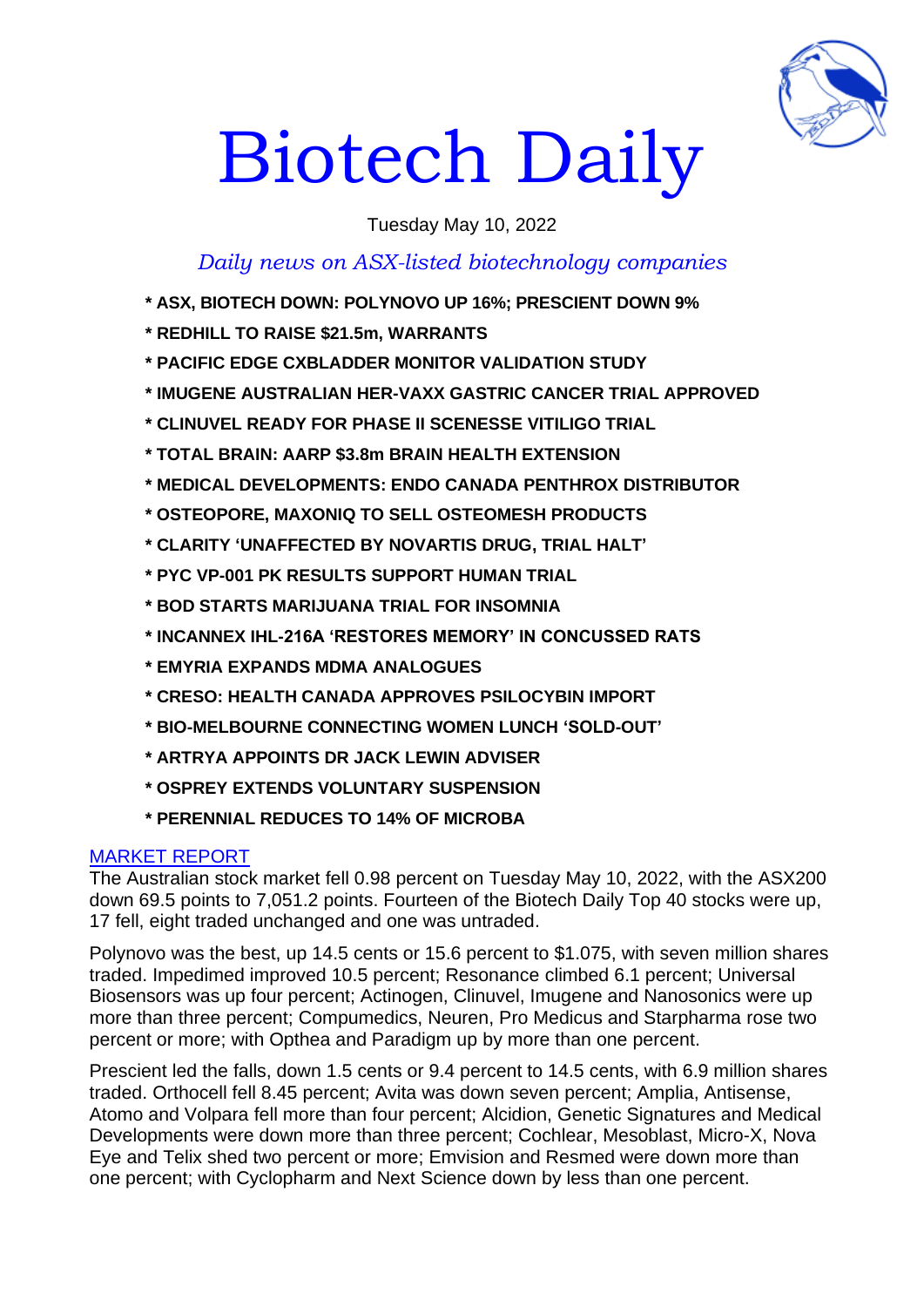## REDHILL BIOPHARMA

Redhill says it has "a definitive agreement with [an unnamed] single leading healthcare investor" to raise \$US15 million (\$A21.5 million) at \$1.42 (\$A2.04) a share.

Redhill said it had agreed to issue the investor unregistered private warrants to acquire up to 13,204,225 shares exercisable at \$US1.48 per share from six months from issue to five and a half year from issue, in a concurrent private placement.

The company said the closing was expected by May 11, 2022, subject to conditions. Redhill said that Cantor Fitzgerald & Co was the exclusive placement agent for the offer, and the proceeds would be used for working capital, acquisitions and corporate purposes. In 2010, Israel's Redhill bought Myoconda (RHB-104), Heliconda (RHB-105) and Picoconda (RHB-106) from Sydney's Giaconda (BD: Aug 17, 2010).

In March, the company said that Talicia, formerly RHB-105, for Helicobacter pylori was "the most prescribed branded [Helicobacter] pylori therapy in the US achieving record quarterly prescriptions" with revenue up 78.4 percent compared to the prior corresponding period, but did not disclose the amount of revenue.

On the Nasdaq, Redhill fell 40 US cents or 27.03 percent to \$US1.08 (\$A1.55) with 1.2 million shares traded.

## PACIFIC EDGE

Pacific Edge says it will conduct an up to 426-patient study to evaluate its Cxbladder Monitor for surveillance of recurrent urothelial cancer against existing guidelines. Pacific Edge said the multi-centre, observational study, titled the 'Longitudinal Bladder Cancer Stud for Tumor Recurrence', would recruit patients with previously diagnosed urothelial cancer categorized as intermediate or high-risk for urothelial cancer recurrence. The company said its Cxbladder Monitor was a urine-based gene expression biomarker test for the surveillance of recurrent disease in bladder cancer patients, and would be tested against the American Urological Association standard-of-care.

Pacific Edge said patients would provide urine samples over four visits during a 12 months to 24-months, for Cxbladder testing and central urine cytology.

The company said the study would collect tumor tissue from the first tumor and the most recent recurrence to genotype each tumor using DNA markers indicative of an elevated risk of urothelial cancer.

Pacific Edge said that patient records would be reviewed up-to four years after the final urine sample to check clinical outcome when Cxbladder indicated high probability of bladder cancer when cystoscopy was negative.

The company said the study would recruit patients from the US Veterans Administration, US academic centres and from research collaboration sites in Australia and would begin recruitment by June 2022, with first results expected in 2024.

Pacific Edge chief executive officer Dr Peter Meintijes said the study would build on previous studies showing that Cxbladder could be incorporated into a surveillance strategy to safely reduce the frequency of cystoscopy for intermediate and high-risk patients. "[The study] is an important component of Pacific Edge's ongoing commitment to

demonstrating the clinical utility of Cxbladder in pursuit of further inclusion into global standards of urothelial cancer diagnosis and management," Dr Meintjes said.

"Our urine based Cxbladder tests are non-invasive and allow for sample collection in the privacy of a patient's home with our patient in-home sampling system and therefore can help to overcome entrenched patient non-compliance with management and surveillance regimes," Dr Meintjes said.

Pacific Edge fell 2.5 cents or 3.2 percent to 75 cents.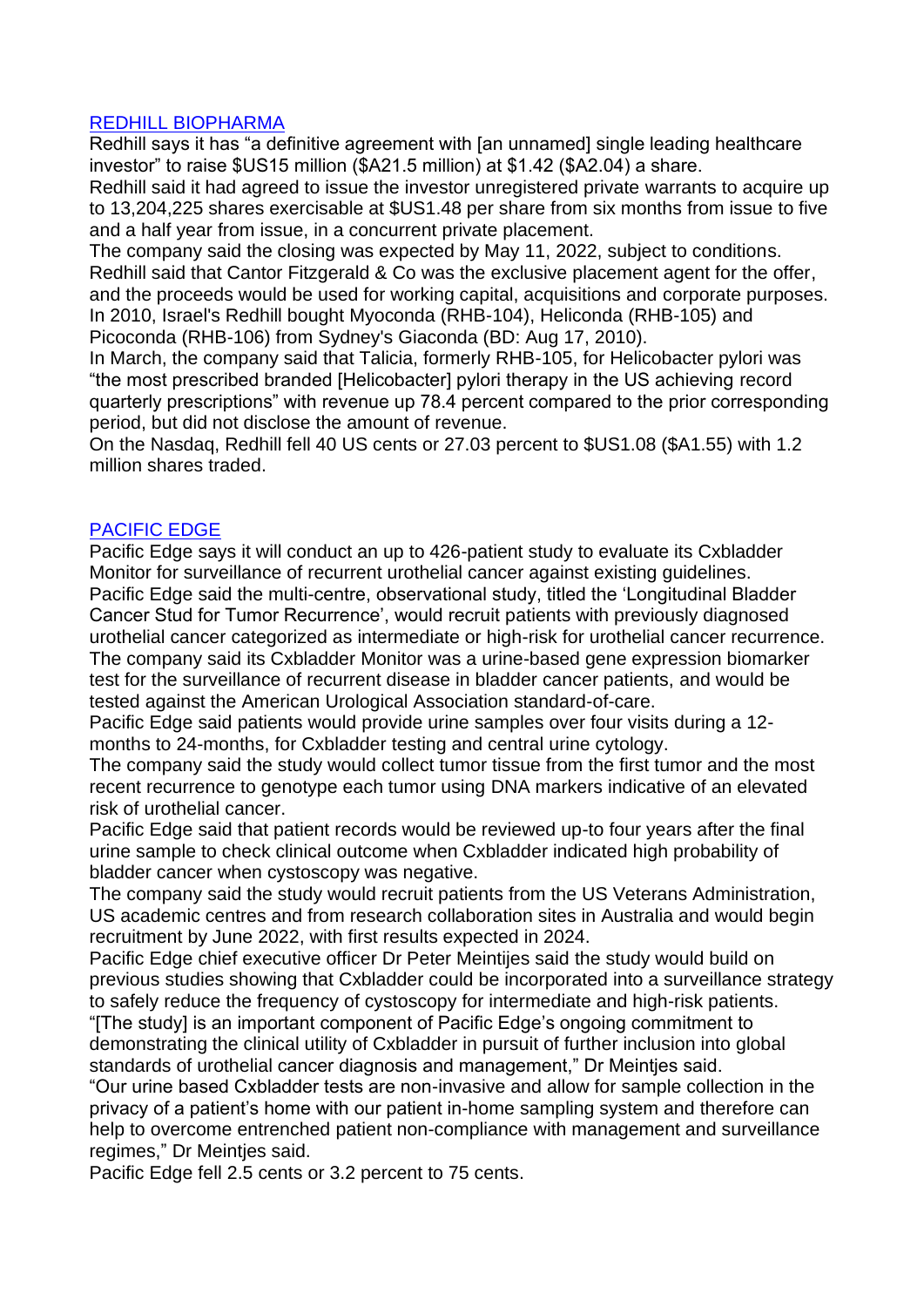## IMUGENE

Imugene says it has ethics approval for its up-to 30 patient, phase II 'Nextherizon' trial of HER-Vaxx with chemotherapy or pembrolizumab for gastric cancer.

Imugene said that the trial was an open-label, multi-centre, signal-generating phase II study assessing the safety and efficacy of HER-Vaxx in combination with chemotherapy or pembrolizumab in patients with metastatic human epidermal growth factor 2 (HER-2)/neu over-expressing gastric or gastroesophageal junction adenocarcinomas who have previously progressed on trastuzumab.

In March, the company said it would conduct a phase II trial to evaluate HER-Vaxx using Merck &Co Inc's prembrolizumab or Keytruda (BD: Mar 15, 2022).

Last week, Imugene said its agreement with Merck had been terminated, but that the "trial continues unchanged" (BD: May 2, 2022).

Imugene said the primary endpoints were safety and response rate, with secondary endpoints duration of response, progression-free survival, overall survival and biomarkers. The company said Adelaide's Queen Elizabeth Hospital was the first approved, with principal investigator Dr Tim Price and additional sites to open in Australia and the US. Imugene managing-director Leslie Chong said the start of the Australian study was "a significant milestone for Imugene and clinicians treating Australians faced with the challenge of HER-2+ gastric cancer and we look forward to further evaluating HER-Vaxx in combination with pembrolizumab in a relapsed/refractory metastatic setting". Imugene was up half a cent or 3.1 percent to 16.5 cents with 47.9 million shares traded.

## CLINUVEL PHARMACEUTICALS

Clinuvel says it has approval for and up-to six-patient study of afamelanotide, or Scenesse, as a monotherapy in darker-skin vitiligo patients.

Clinuvel said that the CUV104 study was an open-label phase II trial assessing the safety and changes in pigmentation in generalized vitiligo following sub-cutaneous administration of 16mg afamelanotide as a monotherapy.

In January, the company said that the US Food and Drug Administration had approved the study (BD: Jan 16, 2022).

Today, Clinuvel said that the trial's primary objective was to evaluate afamelanotide's ability to repigment facial lesions or patches.

Clinuvel North American operations director Dr Linda Teng said that "visible and beneficial effects from the drug as a single therapy would be a leap forward for these patients, as our hormonal solution would be the most biological answer to a stigmatizing disorder". "We have fundamentally supported the concept of providing an effective therapy acting through the bloodstream reaching all melanocytes, as opposed to a localized or topical therapy that requires frequent applications for patients," Dr Teng said.

"We have received positive encouragement both from expert physicians and regulatory authorities to use our lead hormone analogue in vitiligo," Dr Teng said.

Clinuvel was up 50 cents or 3.3 percent to \$15.63 with 169,285 shares traded.

## TOTAL BRAIN

Total Brain says it has a \$3.8 million, five-year extension of its agreement with the American Association of Retired Persons for cognitive brain health support services. Total Brain said that the extended agreement supported a 2.5 percent recurring year-onyear price increase, subsequent to the \$725,000 first year payment. Total Brain was unchanged at 9.5 cents.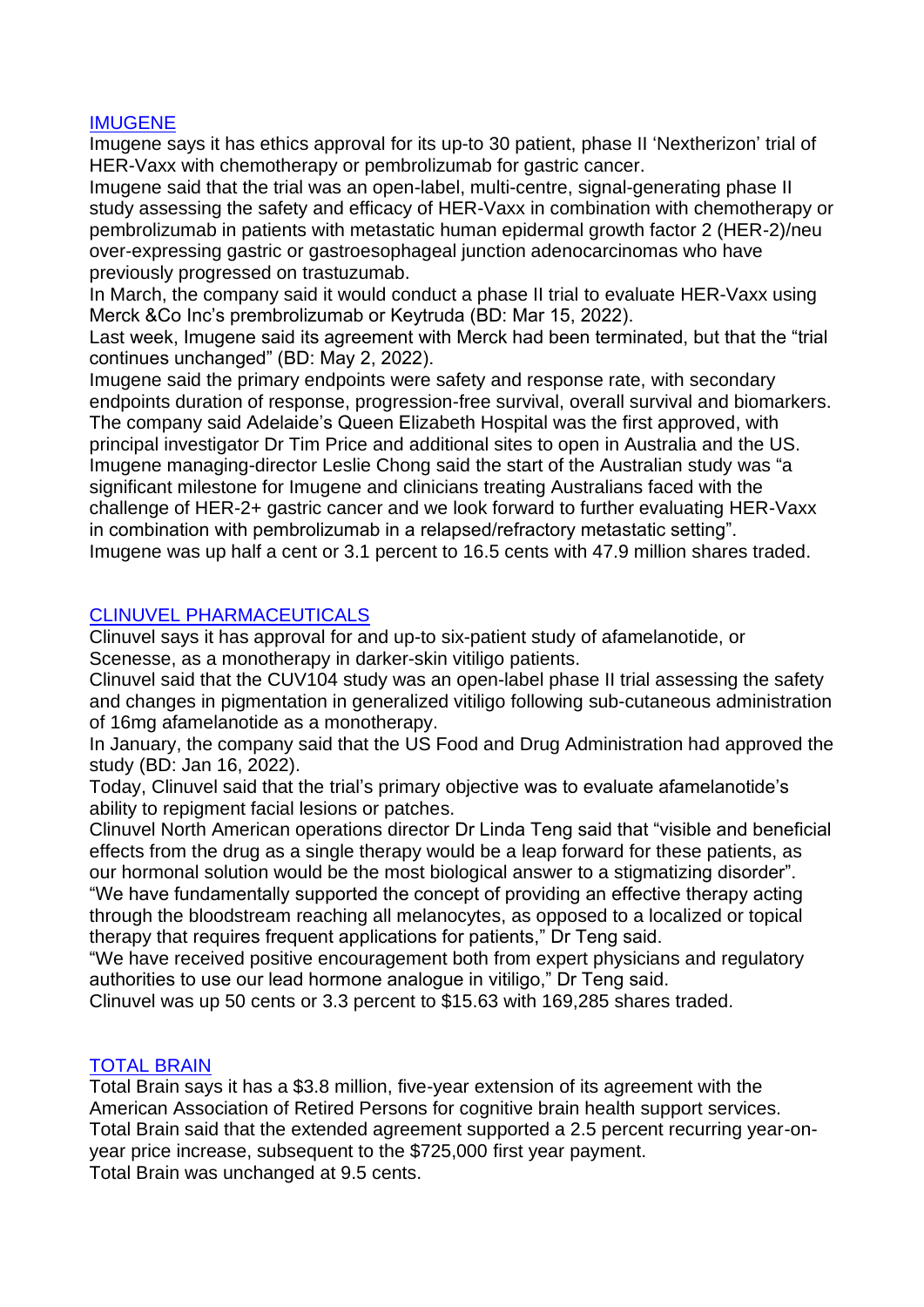## MEDICAL DEVELOPMENTS INTERNATIONAL

Medical Developments says Endo Ventures will distribute its Penthrox inhaled methoxyflurane analgesic in Canada.

Medical Developments said that Endo Ventures was a subsidiary of the Dublin, Ireland and Malvern, Pennsylvania-based Endo International PLC and had designated its Saint Laurent, Quebec subsidiary Paladin Labs Inc to assume the rights to Penthrox and would begin commercial activities in 2022, once the required drug licence transfer processes were completed with Health Canada.

Medical Developments chief executive officer Brent MacGregor said the company was "excited to embark on this renewed journey for Penthrox in Canada with such a reputable partner as Paladin Labs".

Medical Developments fell 10 cents or 3.2 percent to \$3.01.

## **OSTEOPORE**

Osteopore says it has appointed Melbourne's Maxoniq as the exclusive distributor for its oral and maxilla-facial reconstruction products in Australia and New Zealand.

Osteopore said the three-year agreement meant Maxoniq would market and sell its Australian Therapeutic Goods Administration-listed Osteomesh products for use in orbital floor reconstruction surgery.

The company did not disclose the commercial terms of the agreement but said that it did not contain binding minimum sales thresholds and that each party would bear their own costs in relation to the collaboration.

Osteopore executive chair Mark Leong said that the partnership would "help strengthen our reach beyond the cranial space into the [oral and maxilla-facial] area where our [products] have been successfully adopted in Asia".

Osteopore was up half a cent or 2.8 percent to 18.5 cents.

## CLARITY PHARMACEUTICALS

Clarity says it is unaffected by the Novartis suspension of production and a temporary hold on clinical trials of Lutathera and Pluvicto 177-lututium-PSMA-617.

Clarity said that its clinical development programs were not impacted by the Basel, Switzerland-based Novartis production disruptions as its copper isotypes for cancer diagnostics and therapy were "wholly independent of the Lutathera and Pluvicto supply chains and other first-generation radiopharmaceuticals".

In February, the company said that the outage at the High Flux Reactor in Petten, Belgium did not affect its copper isotopes in any way (BD: Feb 3, 2022).

Clarity fell one cent or 2.2 percent to 44 cents.

## PYC THERAPEUTICS

PYC says non-human primate pharmaco-kinetic studies of VP-001 for the eye disease retinitis pigmentosa type 11 (RP11) support a human clinical trial.

PYC said that VP-001 showed distribution of the drug to the target cells in the eye, extended residence time of the drug in target cells and minimal off-target distribution of the drug.

The company said that it was "on track" to submit an investigational new drug application to the US Food and Drug Administration for VP-001 in the second half of this year. PYC fell 0.3 cents or 3.6 percent to 8.1 cents.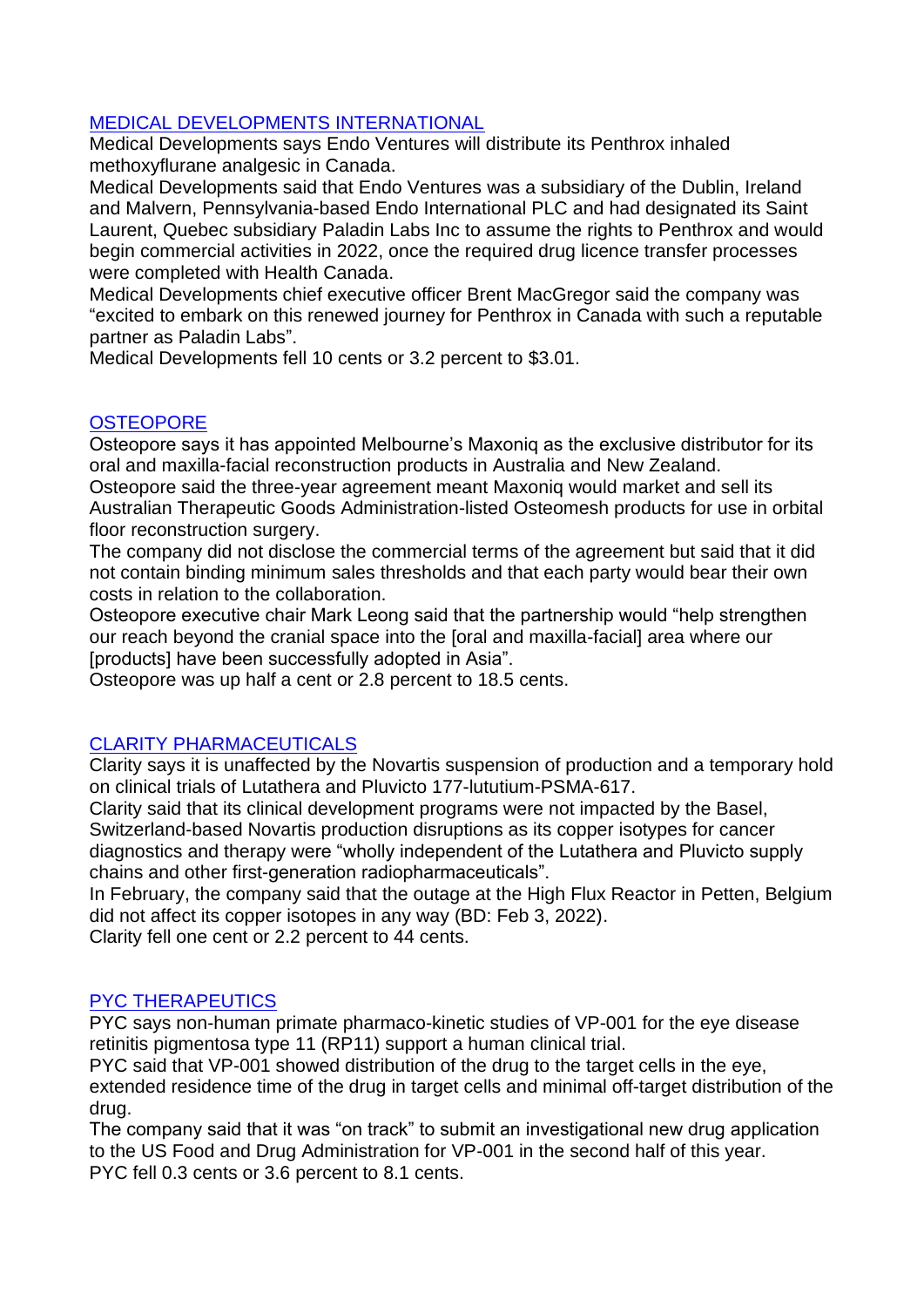## BOD AUSTRALIA

Bod says it has enrolled the first of more than 200 patients in a phase IIb trial investigating the efficacy of its cannabidiol formulation on symptoms associated with insomnia. Bod said the double-blind, randomized, placebo-controlled trial would investigate the schedule 3, over-the-counter, 50mg and 100mg oral cannabidiol product per day, versus placebo, over eight weeks at Sydney's Woolcock Institute of Medical Research. The company said that schedule 3 products could be sold over-the-counter by a pharmacist without a prescription and that after the study, it was "confident" that it would have enough data to progress product registration for schedule 3 low-dose cannabidiol product with the Australian Therapeutics Goods Administration.

Bod said that it "expected to be one of the first companies in Australia" to have its cannabidiol product added to the Australia Register of Therapeutic Goods. Bod fell half a cent or 3.3 percent to 14.5 cents.

## INCANNEX HEALTHCARE

Incannex says its marijuana and anaesthetic combination IHL-216A restores spatial memory following a sports concussion model in rats.

Incannex said that the study of 24 rats compared IHL-216A to its component parts of cannabidiol and the anaesthetic isoflurane.

The company said that 24-hours after injury, rats treated with IHL-216A were found to have "no difference" in discrimination index compared to uninjured animals ( $p = 0.5855$ ), missing statistical significance.

Incannex said t injured animals treated with either vehicle or isoflurane alone after injury had a discrimination index "significantly reduced" compared to uninjured animals  $(p = 0.0498; p = 0.0245$  respectively), and the group treated with cannabidiol alone had intermediate performance between uninjured and vehicle treated animals ( $p = 0.2933$ ). The company said the findings indicated that "the defect in spatial memory observed at one day post-injury is restored in animals treated with IHL-216A".

Incannex chief scientific officer Dr Mark Bleackley said that "combining the results from our two animal studies indicates that IHL-216A has the potential to be effective at reducing the effects of traumatic brain injuries across the spectrum of injury severity". Incannex fell one cent or 2.6 percent to 37 cents with 10.9 million shares traded.

## EMYRIA

Emyria with the University of Western Australia says 16 of its 17 3,4 methylene-dioxymeth-amphetamine (MDMA) analogues passed screening at test concentrations. Emyria said the analogues of MDMA or 'ecstasy' showed "no evidence of interactions with one or more of the enzymes or cell receptors that can be associated with unwanted clinical side effects" and the additional analogues brought its total to 83 analogues. Emyria managing-director Dr Michael Winlo said that with the University of Western Australia, the company had "a set of over 80 MDMA-like compounds with strong [intellectual property] and therapeutic potential".

"We are now planning pivotal preclinical studies to help identify which of these compounds may have the potency of common MDMA but with enhanced safety and shorter acting times and half-lives," Dr Winlo said.

"We anticipate this screening program will help identify compounds with the potential to become registered treatments for other neuro-psychiatric conditions," Dr Winlo said. Emyria was up two cents or eight percent to 27 cents.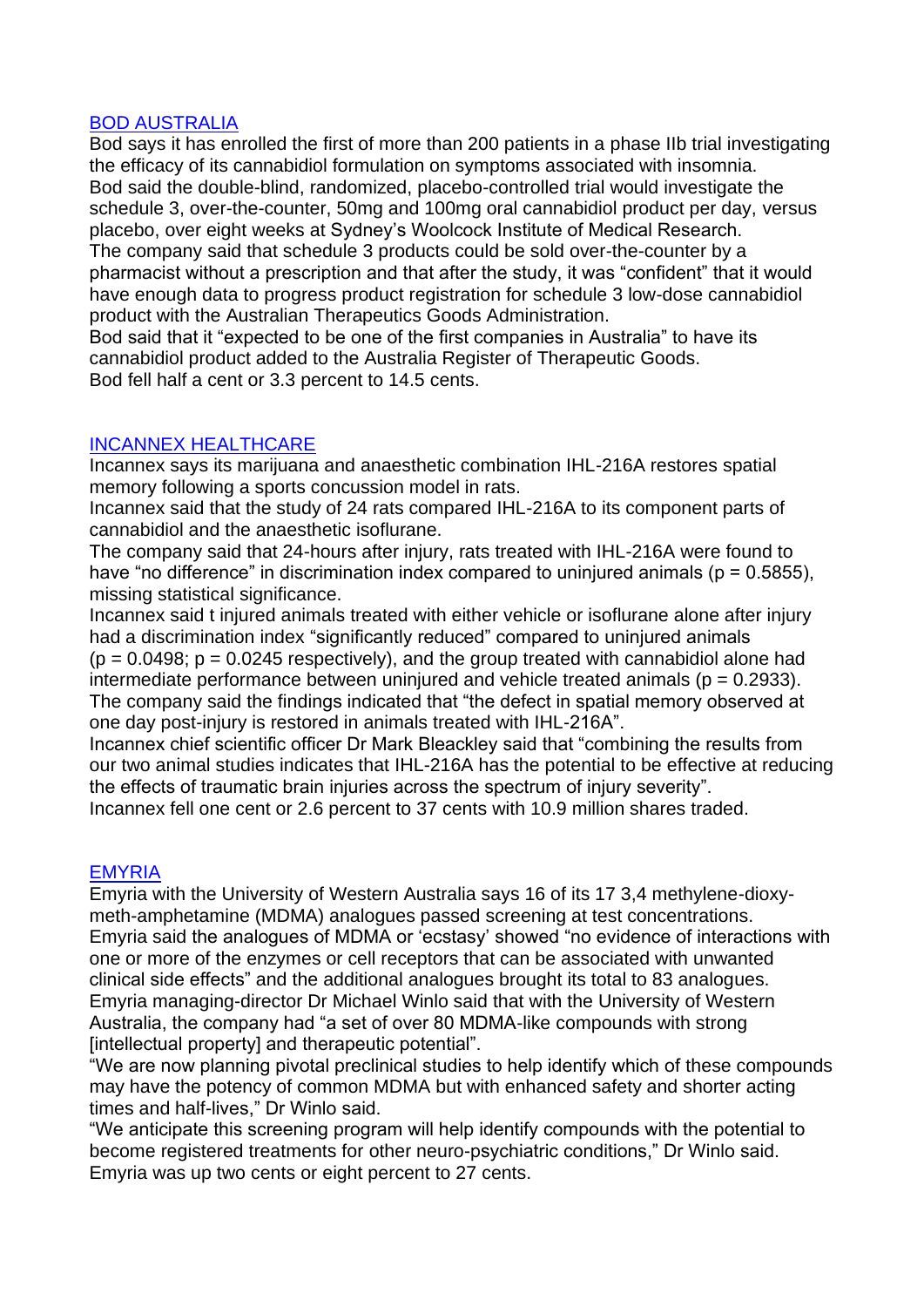## CRESO PHARMA

Creso says Health Canada has approved its subsidiary Halucenex Life Sciences importing one kilogram of psilocybe cubensis, equating to 20 grams of psilocybin.

Creso said that Halucenex would import the dried Jamaican grown psilocybe cubensis from Grogenex JA, with the shipment expected by the end of the month.

The company said that it had paid \$C22,750 (\$A25,149) to Grogenex and would pay an additional \$C22,750 when the material had been shipped.

Creso said that the psilocybe cubensis would be used for research and development purposes.

Creso fell 0.3 cents or 5.6 percent to 5.1 cents with 9.7 million shares traded.

## BIO-MELBOURNE NETWORK

The Bio-Melbourne Network says its sold-out Connecting Women Lunch this Friday May 13 will "connect more than 500 women and men" from all parts of the industry.

Bio-Melbourne Network chief executive officer Jeff Malone said the Network was "delighted" that the event could go ahead after a two-year absence "and continues to see such great sector engagement".

Mr Malone said the keynote speaker was oncologist Dr Ranjana Srivastava, with a special interest in the holistic care of elderly cancer patients.

The Network said that CSL was the premier sponsor of the lunch, along with major sponsors Avatar Brokers Pty Ltd, Almac Group, Radium Capital and Syneos Health.

## ARTRYA

Artrya says it has appointed the former chief executive officer of the American College of Cardiology Dr John (Jack) Lewin to its clinical advisory board.

Artrya said that Dr Lewin was currently the founder and chair of Lewin and Associates, and previously was the Cardiovascular Research Foundation's chief executive officer. The company said that Dr Lewin was chief executive officer of the American College of Cardiology from 2006 to 2012, and previously the California Medical Association chief executive officer for eight years, Hawaii's Director of Health from 1986 to 1994, and working for the US Public Health Service, he was the founder and first director of the Navajo Nation Department of Health.

Artrya said that Dr Lewin held a Bachelor of arts in biological sciences from the University of California, Irvine and a Doctor of Medicine from the University of Southern California. Artrya was up 20 cents or 28.6 percent to 90 cents.

## OSPREY MEDICAL

Osprey has requested an extension to its voluntary suspension "as it considers its strategic and funding options".

Last week, Osprey requested a suspension to follow the trading halt requested on April 29 to consider its strategic and funding options" (BD: Apr 29, May 3, 2022).

Today, the company said that the suspension would continue for up to 16 trading days to June 1, or on release of an announcement.

Osprey last traded at 20 cents.